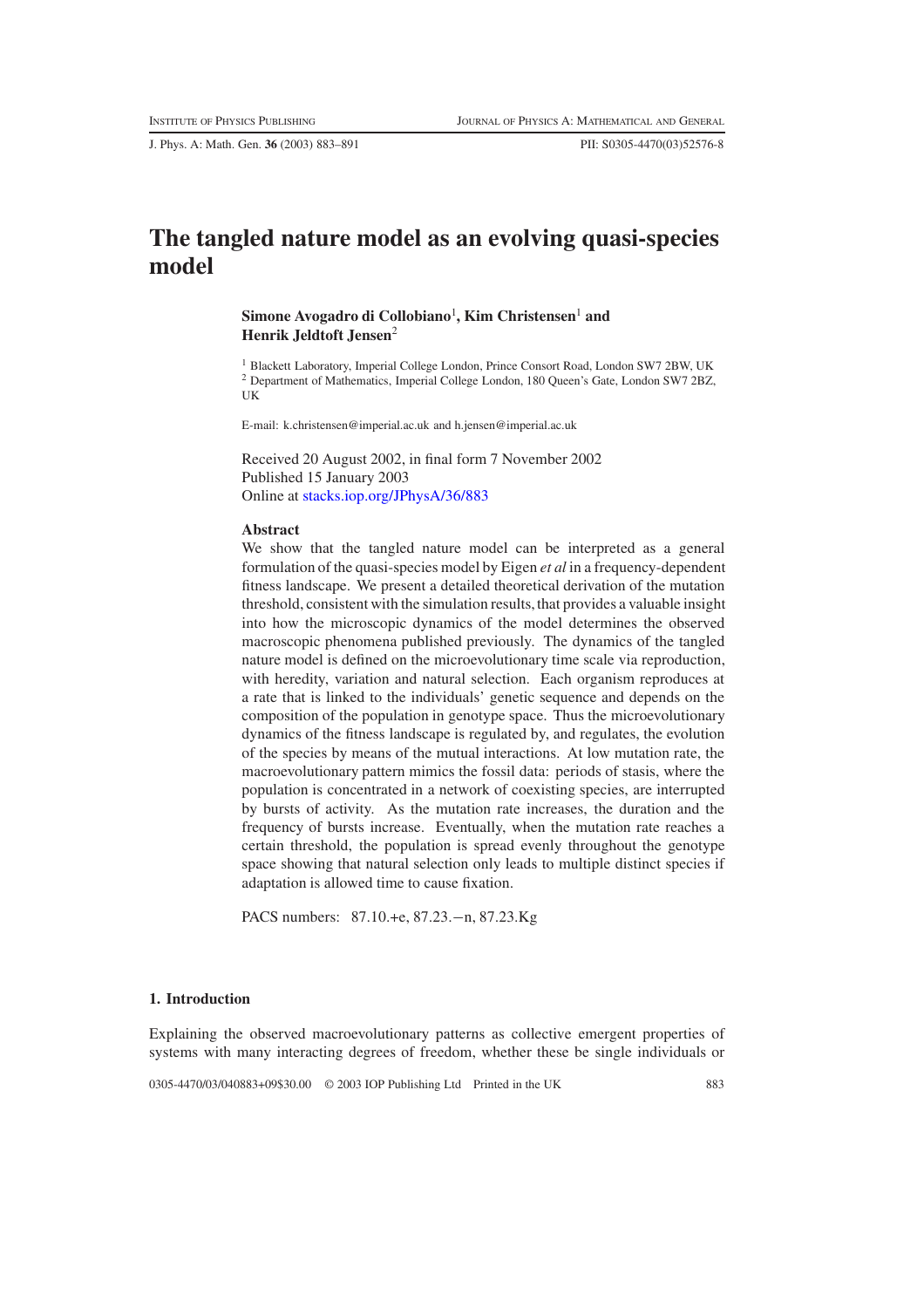'species', is an alluring challenge for researchers with a background in statistical physics [1, 2]. The quasi-species model by Eigen *et al* [3, 4] has proved useful when investigating the behaviour of populations in a given fixed fitness landscape and it provides a firm paradigm for many models [5].

The fundamental idea in the approach by Eigen *et al* is to identify species with sequences in genotype space. The positions in genotype space which are assigned particularly high fitness are called wildtypes, that is, the forms that predominate in a population are well adapted to the environment. During the reproduction event, mutations are seen as errors of the replication of the parental sequence. The effect is thus to spread the population from the original point to neighbouring positions in genotype space. If one were to use a classical Darwinian view on such a process, the population would then be sharply localized in genotype space on the position which corresponds to a high fitness: all other positions would be cancelled by their low fitness. This can only be true if the replication process is by and large accurate. A replication process with a too high mutation rate would produce copies of the original fit parent with so many errors that selection is unable to maintain the population at the original point.

By lowering the mutation rate progressively, variation would be less effective in dispersing the population since the offspring are more similar to the parents. The quasi-species model defines the presence of a threshold, in the mutation rate, where the multiplication process changes drastically. The gradual decrease of the mutation rate sees the transition from a random population, diffused as scattered points in genotype space, to a population constrained to a few positions.

The transition of the process from a random state to an ordered one is a phase transition, with the mutation rate acting as a control parameter. The nature of the transition has been extensively studied. In the seminal paper by Eigen *et al*, where the transition was first noticed [4], the species have a predetermined fixed fitness associated. Subsequently, the quasi-species model has been analysed in different fitness landscapes [6, 7], for different topologies of the genotype space [8], and for spatially resolved models [9], each confirming the original results. Finally, the error threshold in a model with a dynamical fitness landscape [10] has been analysed. In this case however, the dynamics is regulated artificially from outside.

It has been shown that it is possible to map the original quasi-species model onto a twodimensional Ising system with nearest-neighbour interaction in one direction [11], and that, in this representation, for simple fitness landscapes, the correspondence links the error threshold with a first-order phase transition [12]. A relation of fundamental importance by Galluccio *et al* [13] proves that the error threshold naturally arises as a consequence of the model introduced and that, more generally, for a given mutation rate  $p<sub>mut</sub>$  and a given reproduction rate  $p<sub>off</sub>$  it is possible to determine uniquely an upper limit for the length of the genetic sequence.

We show that the tangled nature model, introduced in detail in [14, 15], can be considered as a general formulation of the quasi-species model. The generalization is provided by a relaxation on the condition of fixed population size, which, in the original formulation, acts as selection principle on the sequences. The most important feature of the tangled nature model, for details see [14, 15], is that of creating multiple co-evolving quasi-species in a frequency-dependent fitness landscape, where the dynamics of the landscape is an inherent property of the model. In this paper, we present in detail the theoretical calculation of the mutation threshold which fits the experiment accurately [15].

It is also interesting to point out the connection between the tangled nature model and game theoretical nonlinear replicator dynamics [16]. In both cases the reproduction of a given type of individuals depends on the configuration of the entire population. One therefore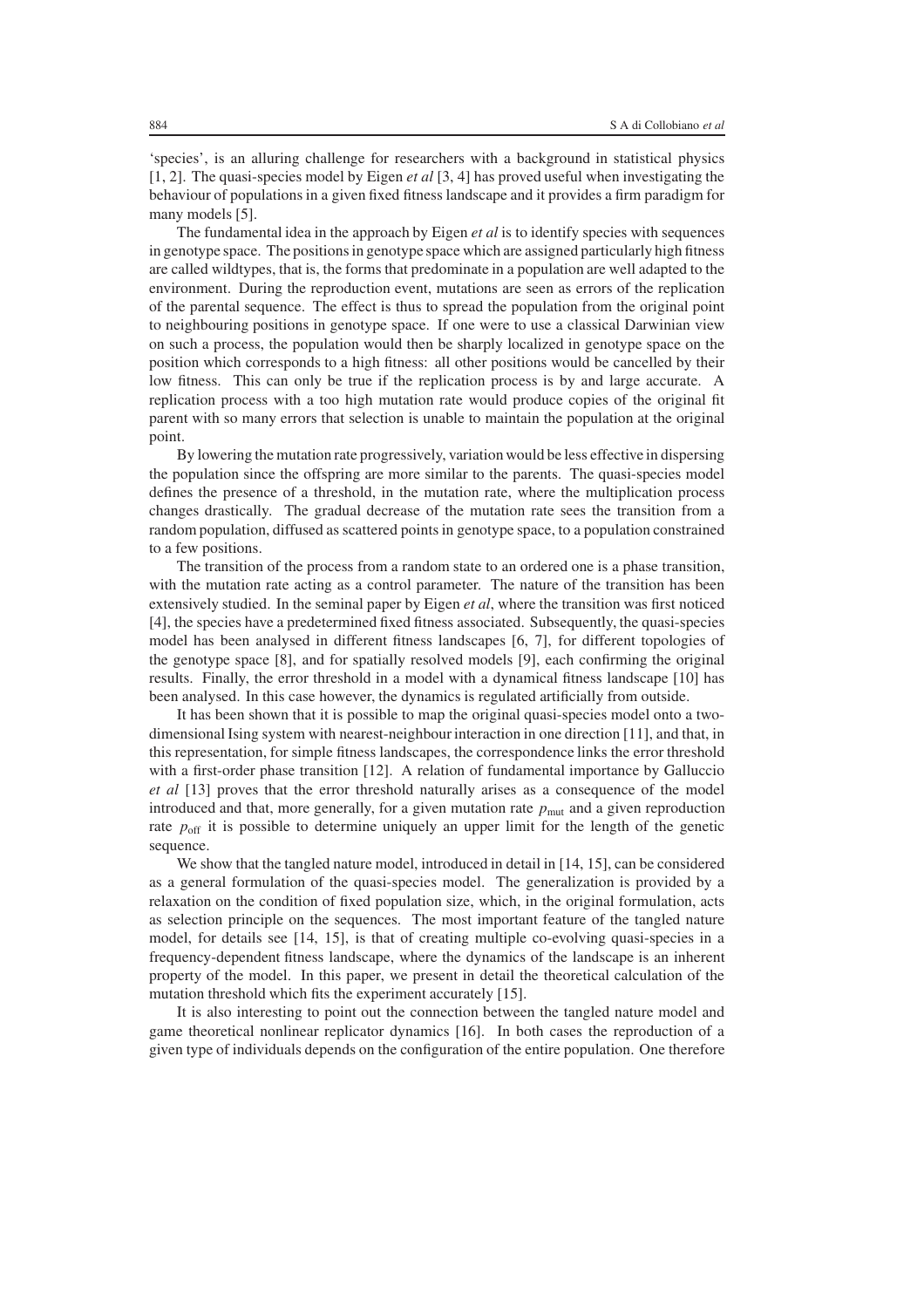expects to find stable solutions to the dynamics of the tangled nature model similar to the Nash equilibria or evolutionary stable strategies found for replicator dynamics. We have stressed this relation by using the term quasi-evolutionary stable strategies to denote the quasi-stable configurations of the tangled nature model.

In section [2,](#page-2-0) we review briefly the quasi-species model by Eigen *et al*. Section [3](#page-2-1) briefly discusses the definition of the tangled nature model with an intrinsically generated dynamic fitness landscape. We discuss in detail the dynamics of the model in terms of difference equations. Section [4](#page-4-0) contains a discussion of the error threshold theoretically and numerically and finally in section [5](#page-7-0) we discuss the relation between the tangled nature model and the quasi-species model by Eigen *et al.*

#### <span id="page-2-0"></span>**2. The quasi-species model**

Eigen *et al* [4] introduced a model in which the effects of various mutation rates on a process of replication of finite sequences of binary values are explored. Each sequence  $S^a = \{S^a_1, S^a_2, \ldots, S^a_L\}$ , where  $S^a_i = \{-1, +1\}, i = 1, 2, \ldots, L$ , in genotype space represents a species. Each existing sequence  $S^a$  replicates, with a constant rate  $p_{off}^a = p_{off}(S^a)$  and degrades with a constant and universal (i.e., independent of position) rate  $p_{\text{kill}}$ . The number  $n_a(t) = n(\mathbf{S}^a)(t)$  of copies of a given sequence  $\mathbf{S}^a$  varies with time. The replication process is not exact but prone to error. During the replication, the rate of mutation per gene is  $p_{\text{mut}}$ .

The model has been solved analytically in the limit where one particular sequence is assumed to have a high fitness, while mutants are less fit. For low mutation rate, the population is concentrated around the top of the mountain in the fitness landscape. The dominant sequence with its surrounding mutants is called a *quasi-species*. As the mutation rate increases, the population drifts away from the top down to the ridges. Eventually, when the mutation rate reaches a threshold value  $p_{\text{mut}}^{\text{th}}$ , the population is spread evenly throughout the fitness landscape, that is, a phase transition occurs at  $p_{\text{mut}}^{\text{th}}$ .

#### <span id="page-2-1"></span>**3. The dynamics of the tangled nature model**

The dynamics of the tangled nature model is defined via an elementary time step where (a) one organism is randomly selected and killed with constant probability  $p_{\text{kill}}$ , (b) one organism is randomly selected and with probability  $p_{\text{off}}$ , that depends on the current composition of the population in genotype space, two offspring are reproduced and the parent is then removed from the ecology [14, 15].

By analysing the dynamics it is possible to characterize the stable configurations that may develop in the tangled nature model.

The difference equation describing the variation of the number of individuals of a position  $S^a$  during a single time step can be derived as follows. Let  $n_a(t)$  denote the number of individuals at position **S***<sup>a</sup>*. Then

$$
n_a(t+1) = n_a(t) + \sum_E \Delta n_a(E) P(E)
$$
\n<sup>(1)</sup>

where *t* is the number of time steps and *E* refers to any event that can affect  $n_a$ , that is, an annihilation event or reproduction event, by an amount  $\Delta n_a(E)$ . The event *E* occurs with probability *P (E)*.

For a killing event,  $\Delta n_a(E) = -1$  and the probability of a killing event is the product of the probability of choosing an organism in position  $S^a$  times the killing rate, that is,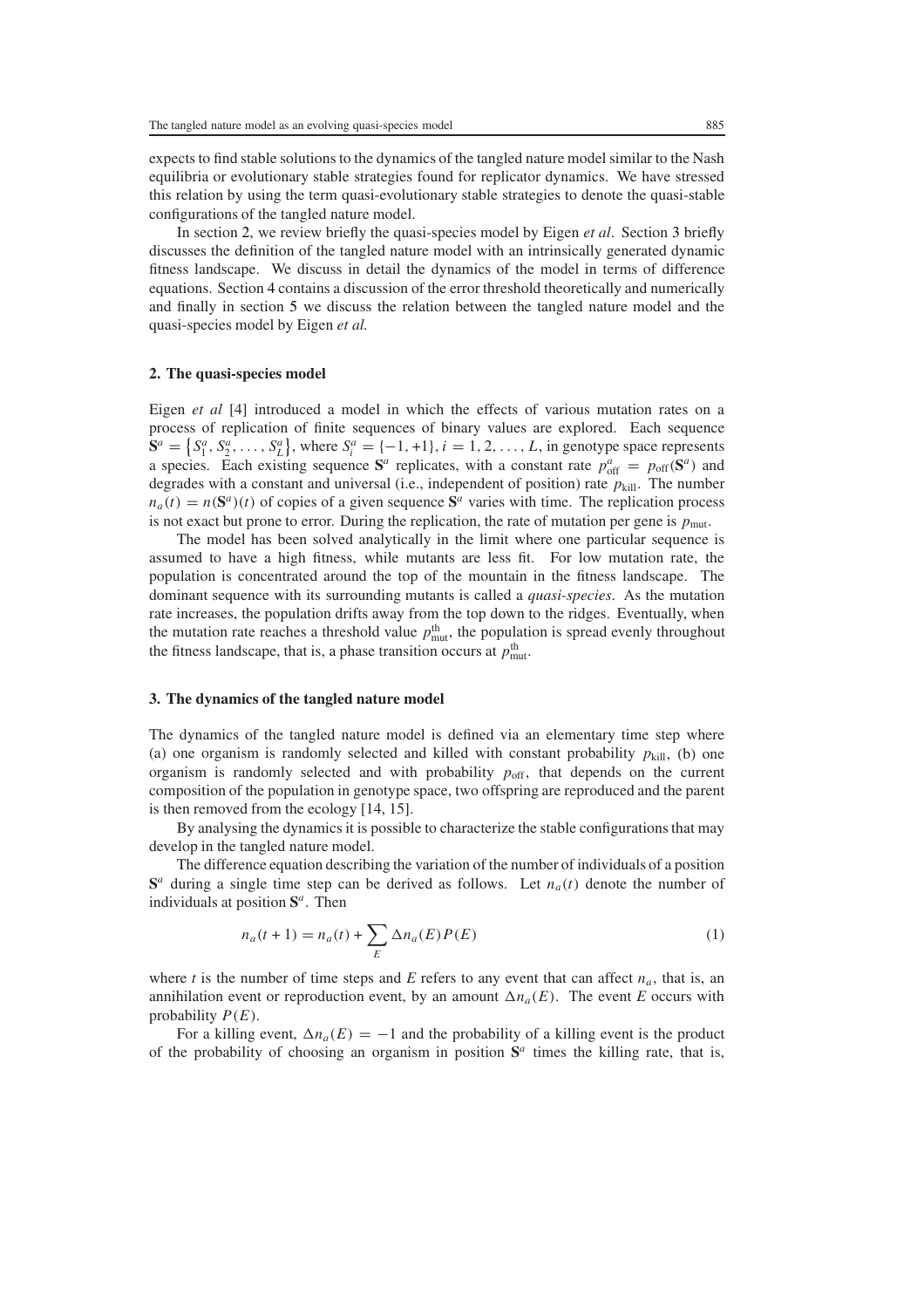

<span id="page-3-1"></span>**Figure 1.** Probabilities associated with a reproduction event. An organism at position **S***<sup>a</sup>* is shown with an open circle and any other type of organism with a solid circle. The columns labelled '*E*' represent the three possible outcomes of a reproduction event; in the columns labelled by ' $\Delta n_a(E)$ ' the variation of *na* associated with event *E* is listed. The probabilities involved are given in the columns marked  $P(E)$ , where  $p_0$  is the probability of no mutations during a reproduction event and  $1-p_0$  the probability of at least one mutation while  $\tilde{p}$  is defined in equation [\(6\)](#page-3-0). (*a*) Reproduction originating from  $S^a$ . (*b*) Evaluation of the backflow associated with the events  $S \neq S^a \rightarrow S^a$ .

 $P(E) = \rho_a(t)p_{\text{kill}}$ , where we have introduced the density  $\rho_a(t) = \frac{n_a(t)}{\sum_a n_a(t)}$  of organisms at position **S***a*.

For a reproduction event, distinction has to be made between the case where reproduction originates from position  $S^a$ , see figure  $1(a)$  $1(a)$  and reproduction originating from any other position  $S^b$  different from  $S^a$ , which we will call the 'backflow' contribution, see figure [1\(](#page-3-1)*b*).

The first case happens with probability  $P = \rho_a(t) p_{off}^a(t)$ , that is, the probability of picking an organism of position  $S^a$  times the fitness of  $S^a$ . In this event,  $n_a$  can decrease by one unit  $(\Delta n_a = -1)$ , increase by one unit  $(\Delta n_a = +1)$  or remain constant  $(\Delta n_a = 0)$ , with relative probabilities as calculated in figure [1\(](#page-3-1)*a*).

The probability of having *i* mutations during a single replication is

$$
p_i = \binom{L}{i} p_{\text{mut}}^i (1 - p_{\text{mut}})^{L - i} \qquad \forall i = 0, 1, ..., L \quad \text{with} \quad \sum_{i=0}^L p_i = 1. \tag{2}
$$

From figure [1\(](#page-3-1)*a*) we can deduce the net contribution to the population at position  $S^a$  by summing over all possible events:

$$
\sum_{E} \Delta n_a(E) P(E) = p_0^2 - (1 - p_0)^2 = 2p_0 - 1.
$$
 (3)

The 'backflow' contribution occurs with probability

$$
\sum_{b \neq a} \rho_b(t) p_{\text{off}}^b(t). \tag{4}
$$

In this case, the variations and the probabilities involved are shown in figure [1\(](#page-3-1)*b*). In order to mutate from  $S^b$  to  $S^a$ ,  $Ld_{ab}$  mutations are necessary, where

$$
d_{ab} = d(\mathbf{S}^a, \mathbf{S}^b) = \frac{1}{2L} \sum_{i=1}^L |S_i^a - S_i^b|
$$
\n(5)

<span id="page-3-0"></span>so

$$
\tilde{p} = p_{\text{mut}}^{Ld_{ab}} (1 - p_{\text{mut}})^{L(1 - d_{ab})} \tag{6}
$$

is the probability of creating an organism in position  $S^a$  originating from position  $S^b$ .

As *Ld<sub>ab</sub>* mutations are needed, the probability involved in a backflow contribution from position  $S^b$  is, see figure [1\(](#page-3-1)*b*),

$$
\sum_{E} \Delta n_a(E) P(E) = 2\tilde{p}(1 - \tilde{p}) + 2\tilde{p}^2 = 2\tilde{p} = 2p_{\text{mut}}^{Ld_{ab}}(1 - p_{\text{mut}})^{L(1 - d_{ab})}.
$$
\n(7)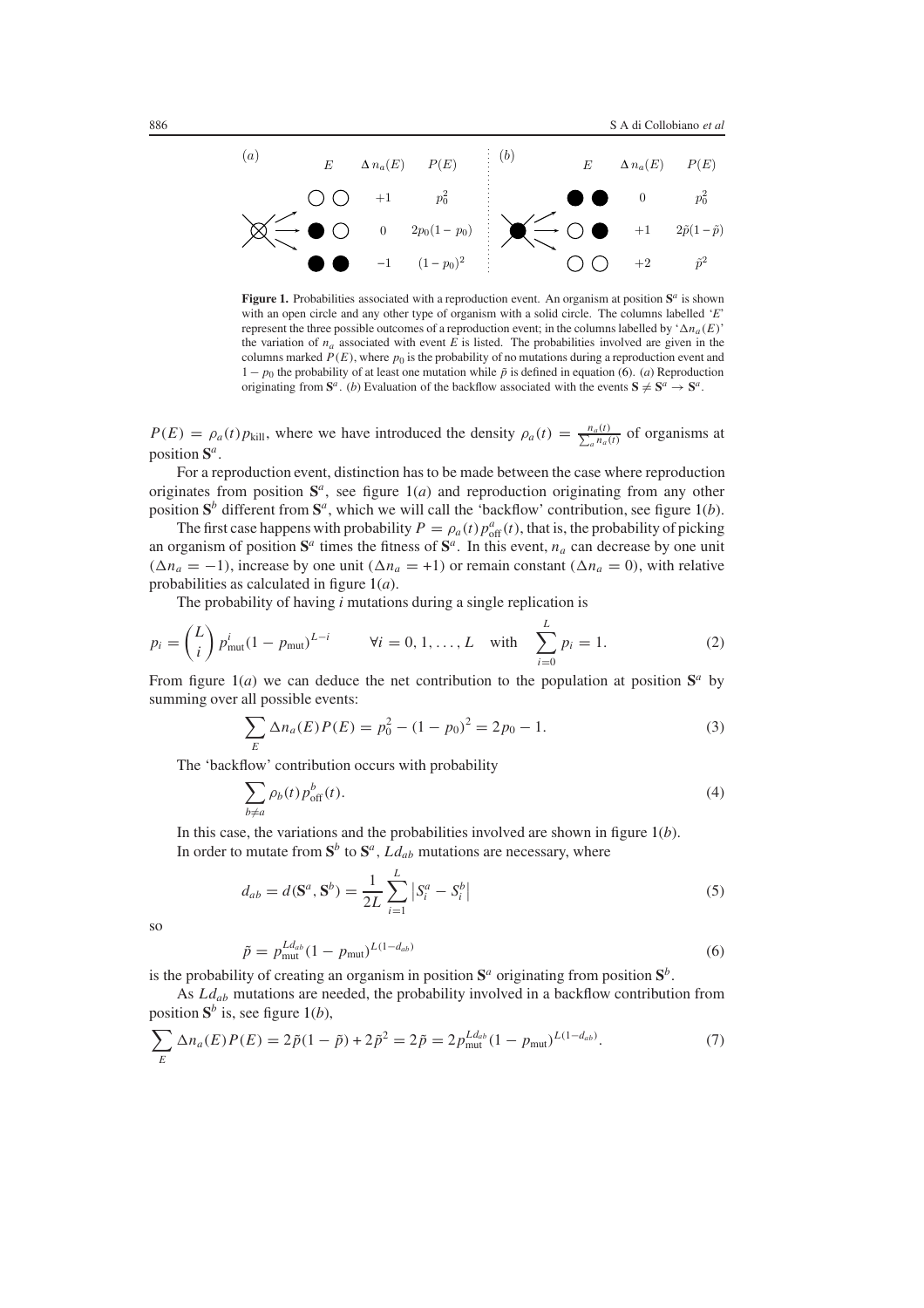<span id="page-4-1"></span> $n_a(t)$  +

Thus, the full expression for the difference equation is

$$
P(1) = n_a(t) - \rho_a(t) p_{\text{kill}} + \rho_a(t) p_{\text{off}}^a(t) (2p_0 - 1)
$$
  
+2
$$
\sum_{b \neq a} \rho_b(t) p_{\text{off}}^b(t) p_{\text{mut}}^{Ld_{ab}} (1 - p_{\text{mut}})^{L(1 - d_{ab})}.
$$
 (8)

This is the equivalent of the quasi-species equation by Eigen *et al.* The main difference is that the rates of production depend on the current composition in population space.

Summing equation [\(8\)](#page-4-1) over all positions in genotype space we find, as expected,

$$
N(t+1) = N(t) - p_{\text{kill}} + \langle p_{\text{off}} \rangle. \tag{9}
$$

From the simulations we know that in the limit of strong interactions among the individuals, the dynamics is intermittent [14, 15]. Extended periods are dominated by a network of few heavily occupied positions. These periods, called quasi-evolutionary stable strategies (q-ESS), are interrupted by sharp bursts where the configuration of the species changes rapidly and significantly. In order to describe the dynamics, we impose a stability condition on the difference equation: we require that within a single q-ESS, the average number of individuals remains constant. Moreover, the q-ESS states are dominated by some very fit positions surrounded by unfit neighbouring positions. Thus we can neglect the backflow contribution in the difference equation, equation [\(8\)](#page-4-1), and obtain

$$
n_a(t+1) = n_a(t) + \rho_a(t) \Big[ p_{\text{off}}^a(t) (2p_0 - 1) - p_{\text{kill}} \Big]. \tag{10}
$$

Averaging over time, the equation becomes

$$
\overline{n_a} = \overline{n_a} + \overline{\rho_a p_{\rm off}^a} (2p_0 - 1) - \overline{\rho_a} p_{\rm kill}.
$$
\n(11)

Assuming that  $\overline{\rho_a p_{off}^a} = \overline{\rho_a p_{off}^a}$ , the fitness for all positions in the set  $S_{p_{off}=p_q}$ :

$$
\overline{p_{\text{off}}^a} = \frac{p_{\text{kill}}}{2p_0 - 1} \equiv p_q. \tag{12}
$$

With  $p_{\text{mut}} = 0.008$  we have  $p_0 = (1 - p_{\text{mut}})^L = 0.852$  for  $L = 20$ ; using  $p_{\text{kill}} = 0.2$ , we find  $p_q = 0.284$  consistent with the observation in figure [2.](#page-5-0)

Neglecting the backflow is valid if all terms

$$
\rho_b(t) p_{\text{off}}^b(t) p_{\text{mut}}^{Ld_{ab}} [1 - p_{\text{mut}}]^{L(1 - d_{ab})} = \rho_b(t) p_{\text{off}}^b(t) p_{\text{mut}}^{Ld_{ab}} [1 - L(1 - d_{ab}) p_{\text{mut}} + \cdots]
$$

are small. Since  $p_{\text{mut}} \ll 1$ , the leading term is  $\rho_b(t)p_{\text{off}}^{b}(t)p_{\text{mut}}^{Ld_{ab}}$ . This can be neglected if  $Ld_{ab} > 1$ . With  $Ld_{ab} = 1$  it can be neglected since none of the nearest neighbours is fit, as  $p_{\text{off}}^b(t) \ll 1.$ 

## <span id="page-4-0"></span>**4. The error threshold**

The discussion of the q-ESS state was made with the implicit assumption of the existence of q-ESS states. We will find here that we can establish qualitative arguments that ensure the existence of the q-ESS states.

<span id="page-4-2"></span>We have seen that q-ESS states are possible only if the interactions are important to the weight function. Furthermore, the average fitness  $p_q$  of the fit positions in the q-ESS state is given by

$$
p_q = \frac{p_{\text{kill}}}{2(1 - p_{\text{mut}})^L - 1} \tag{13}
$$

and thus is related to the mutation rate. This relation states that the fit positions are those that are able to counterbalance the killing by the production of offspring.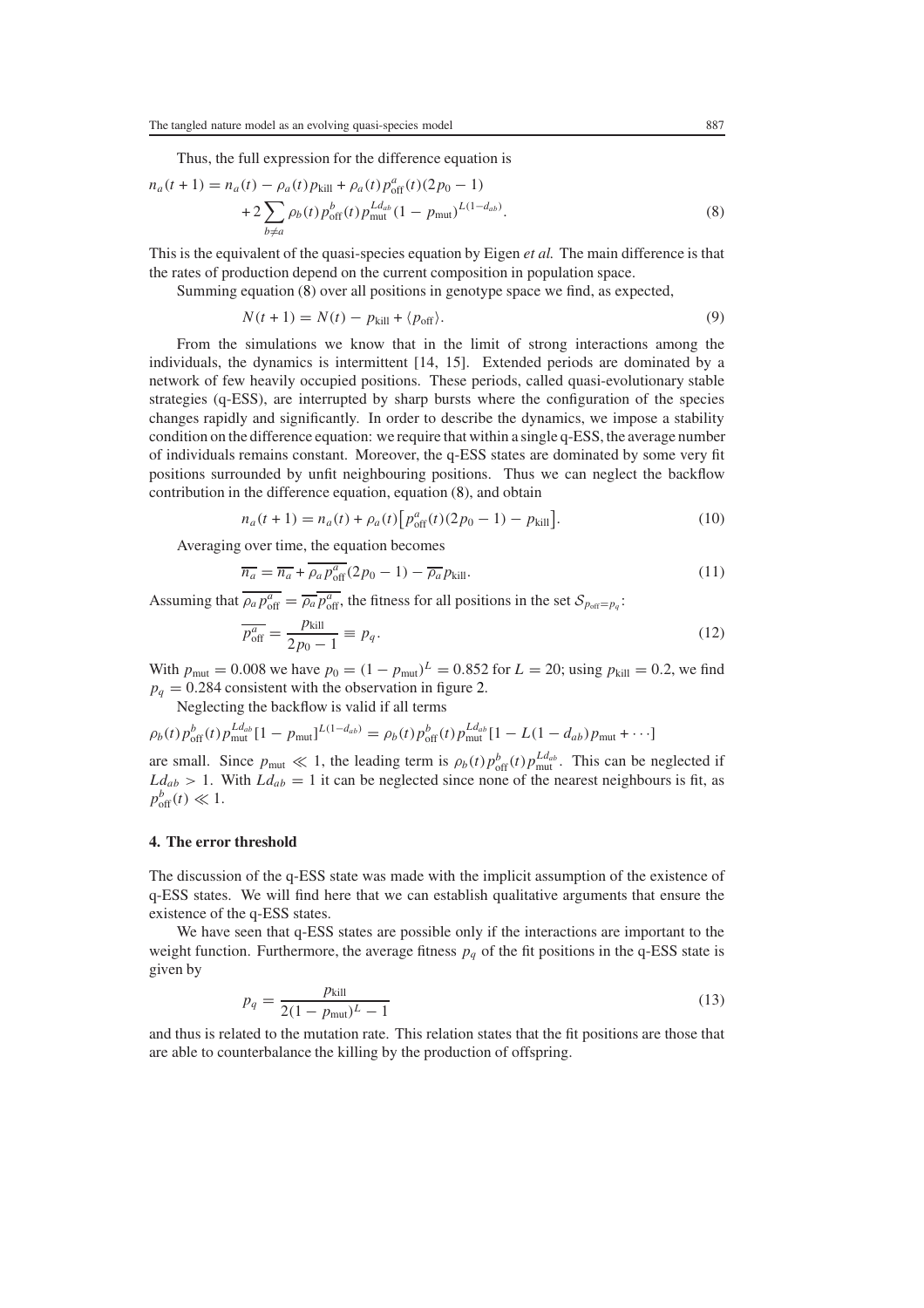

<span id="page-5-0"></span>**Figure 2.** The probability density function of the weight function  $H = \ln\left(\frac{p_{off}}{1-p_{off}}\right)$  during a q-ESS state of a simulation (solid line) and during a transition between two q-ESS states (dashed line). During a q-ESS state (solid line) positions range in two sets: unfit positions, for which the weight function is lower than −3*.*0 and fit positions, for which the fitness is greater then the average value  $\langle H \rangle = \ln \left( \frac{1 - p_{\text{kill}}}{p_{\text{kill}}} \right) \approx -1.38 = H_{\text{hectic}}$ , indicated by a vertical dotted line. During a transition (dashed line) the fitness of all positions is normally distributed around  $H<sub>hectic</sub>$  where all positions reproduce (on average) at the same rate, equal to the killing rate. Note the support of the weight function in the hectic phase exceeds  $H_q$ , ensuring that the positions in genotype space are able to fulfil the q-ESS balance equation [\(13\)](#page-4-2). The parameters (for precise definitions, see [14, 15]) are  $p_{\text{kill}} = 0.2$ ,  $\mu = 1/1000 \cdot \ln \left( \frac{1 - p_{\text{kill}}}{p_{\text{kill}}} \right) \approx 0.0014$ ,  $C = 10.0$  and  $p_{\text{mut}} = 0.008$ .

Equation [\(13\)](#page-4-2) is the starting point for determining a necessary condition for the existence of a q-ESS state. We have investigated the behaviour of the dynamics as a function of mutation rate. The results are illustrated in figure [3.](#page-6-0)

For increasing  $p_{\text{mut}}$ , the duration of q-ESS states decreases. Above a threshold  $p_{\text{mut}}^{\text{th}}$  of the mutation rate *p*mut, there are no more q-ESS states: the dynamics is completely hectic. For intermediate values of  $p_{\text{mut}}$ , the transitions between two q-ESS states are extended and the initial transient can be very long.

This numerical result shows that the model defines an error threshold for the mutation rate above which no q-ESS state exists.

<span id="page-5-1"></span>From equation [\(13\)](#page-4-2) we obtain for the weight function

$$
H_q = \ln\left(\frac{p_q}{1 - p_q}\right) = \ln\left(\frac{p_{\text{kill}}}{2p_0 - 1 - p_{\text{kill}}}\right). \tag{14}
$$

When the mutation rate is close to  $p_{\text{mut}}^{\text{th}}$ , most of the simulations are in hectic states, for which the fitness is equal to  $p_{\text{kill}}$  and therefore we might assume that the weight function is equal to

$$
H_{\text{hectic}} = \ln\left(\frac{p_{\text{kill}}}{1 - p_{\text{kill}}}\right). \tag{15}
$$

<span id="page-5-2"></span>Stable q-ESS states can only develop from a hectic phase when some positions, due to fluctuations, acquire sufficient fitness to be consistent with the q-ESS balance given by equation [\(13\)](#page-4-2). That is, fluctuations in the weight functions in the hectic phase must allow

$$
H_{\text{hectic}} + \frac{\alpha}{C} \geqslant H_q \tag{16}
$$

where  $\alpha \in (0, 1)$  describes the width of the distribution of weight functions in the hectic phase, see figure [2,](#page-5-0) and *C* determines the width of the distribution of the possible coupling strengths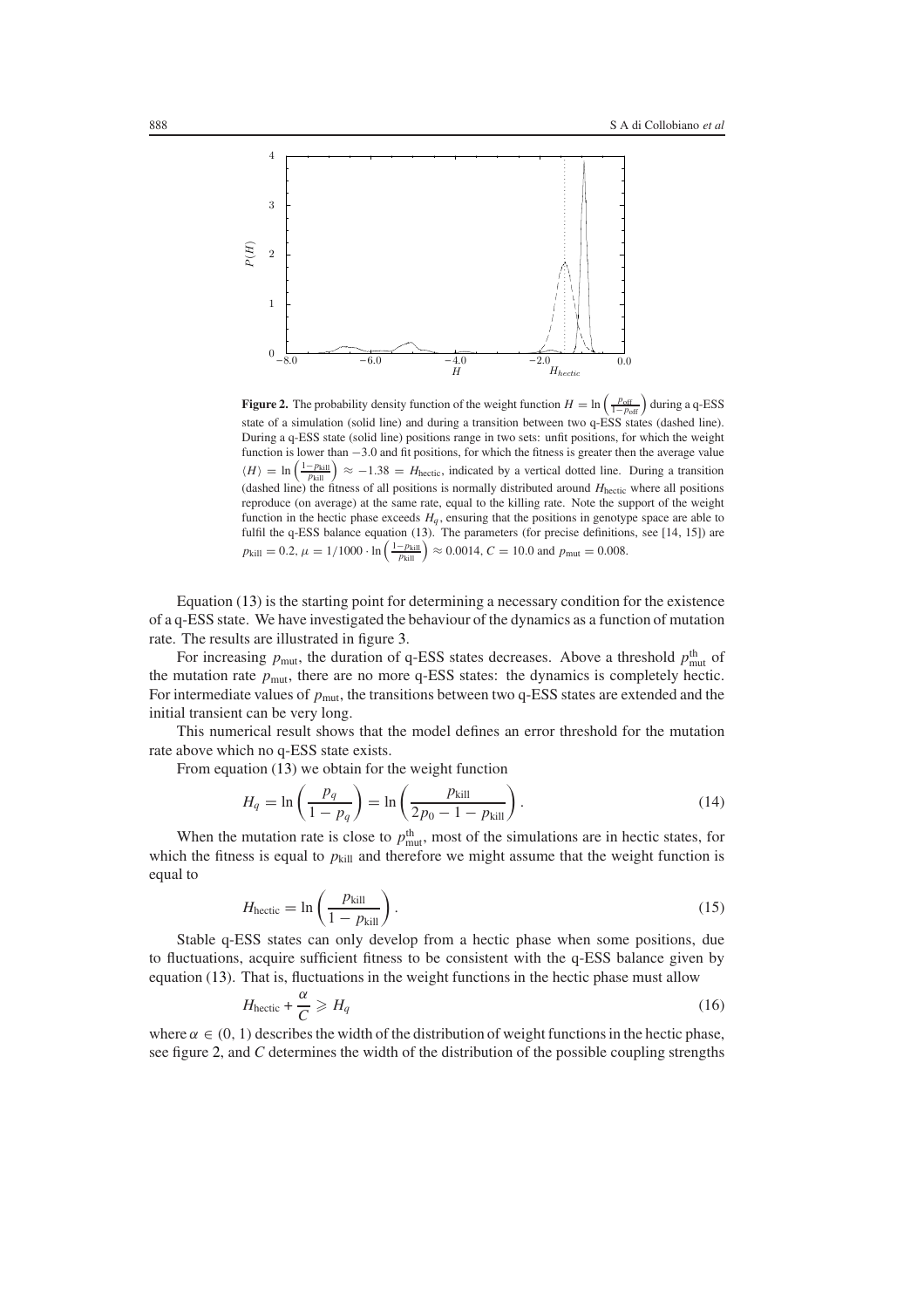

<span id="page-6-0"></span>**Figure 3.** Occupation plots for different values of the mutation rate. The *y*-axis refers to an arbitrary enumeration of all positions in genotype space. Occupied positions are indicated by a black dot. Results shown are for  $p_{\text{kill}} = 0.2$ ,  $\mu = 1/1000 \cdot \ln \left( \frac{1-p_{\text{kill}}}{p_{\text{kill}}} \right)$  and  $C = 0.05$ . (*a*) Mutation rate:  $p_{\text{mut}} = 0.009$ . The initial transient is extended. (*b*) Mutation rate:  $p_{\text{mut}} = 0.00925$ . The initial transient has the same extension of any q-ESS state. (*c*) Mutation rate:  $p_{\text{mut}} = 0.0095$ . The transition between two q-ESS state are extended. (*d*) Mutation rate:  $p_{\text{mut}} = 0.01$ . The initial transient is very extended. (*e*) Mutation rate  $p_{\text{mut}} = 0.0104$ . The initial transient and any transitions are extensively hectic. (*f*) Mutation rate  $p_{\text{mut}} = 0.0108$ . There is no q-ESS state.

between the individuals. Small *C* corresponds to the strong coupling regime while large *C* corresponds to the weak coupling limit. Using equation [\(14\)](#page-5-1) and equation [\(15\)](#page-5-2) we obtain

$$
\ln\left(\frac{p_{\text{kill}}}{1 - p_{\text{kill}}}\right) + \frac{\alpha}{C} \ge \ln\left(\frac{p_{\text{kill}}}{2p_0 - 1 - p_{\text{kill}}}\right)
$$
 (17)

<span id="page-6-1"></span>which, translated to the mutation rate  $p_{\text{mut}}$ , becomes

$$
p_{\text{mut}} \leq 1 - \left[ \frac{e^{-\alpha/C} (1 - p_{\text{kill}}) + 1 + p_{\text{kill}}}{2} \right]^{1/L} = p_{\text{mut}}^{\text{th}}.
$$
 (18)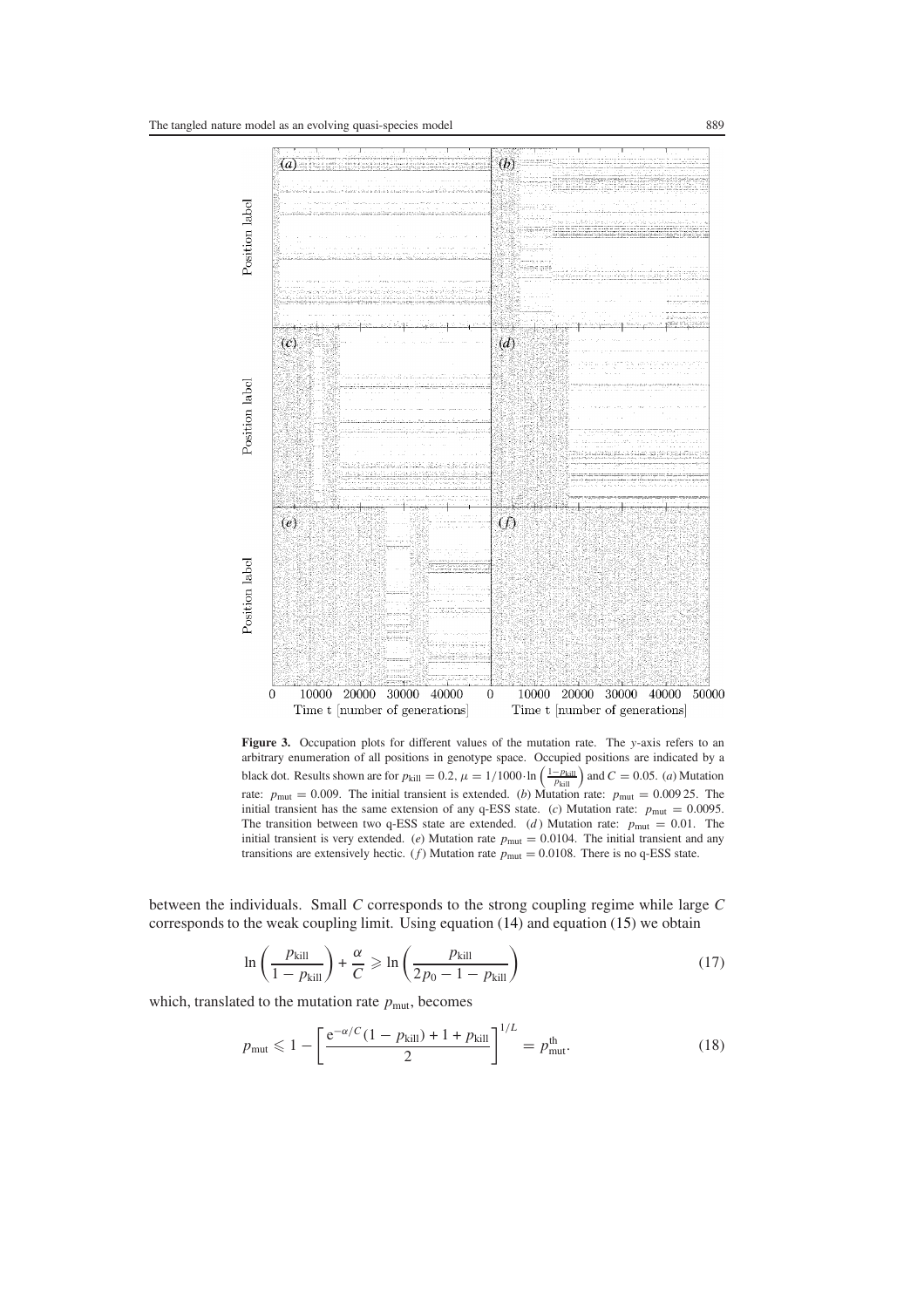

<span id="page-7-1"></span>**Figure 4.** The computational determination of the error threshold. The loss of q-ESS states occurs for mutation rates above the solid circles. The data, compared with the theoretically predicted error threshold  $p_{\text{mut}}^{\text{th}}$  (solid line), indicate a value of  $\alpha = 0.07$ , see equation [\(18\)](#page-6-1). The parameters of the simulations are  $L = 20$ ,  $\mu = 0.005$  and  $p_{\text{kill}} = 0.2$ .

Equation [\(18\)](#page-6-1) defines the functional dependency of the error threshold in terms of *α, C* and *p*<sub>kill</sub>. In figure [4](#page-7-1) we use  $\alpha$  as a fitting parameter and show  $p_{\text{mut}}^{\text{th}}$  as a function of *C*.

The error threshold has been determined numerically by iterating many simulations with increasing value of the mutation rate for a given *C*. When no q-ESS emerges, we have reached the error threshold; the lowest  $p<sub>mut</sub>$  for which only a hectic state exists is the estimated value of  $p_{\text{mut}}^{\text{th}}$ .

The numerical results confirm the theoretical predictions given by equation [\(18\)](#page-6-1) and, qualitatively, are in line with the results of Eigen *et al* [3, 4]. The transition in the tangled nature model appears to be sharp, that is, for values of  $p_{\text{mut}}$  greater than  $p_{\text{mut}}^{\text{th}}$  q-ESS states are impossible, while for  $p_{\text{mut}} \leq p_{\text{mut}}^{\text{th}}$  q-ESS are possible, see figure [3.](#page-6-0)

Since the factor  $\alpha$  represents the width of the distribution of the weight function during a hectic state it is linked to  $\mathbf{J} = \{J_{ab}\}\,$ , the set of interactions, and also to  $\mu$ . This makes it difficult to analytically determine *α*.

## <span id="page-7-0"></span>**5. Discussion**

In the tangled nature model the competition between the organisms is described by the mutual interactions, creating a dynamical rugged fitness landscape where the fitness of a position is determined by the temporal evolution of the ecology. The dynamics, illustrated in [14, 15] selects few heavily occupied positions in genotype space surrounded by other sequences in the immediate vicinity. The organisms in the central positions are only able to reproduce actively. They sustain themselves and all the surrounding ecology. This situation is possible only as long as the mutual interactions are sufficient to counterbalance the dispersive action caused by mutations.

Thus we have derived an interpretation of the tangled nature model as an evolutionary quasi-species model. In the tangled nature model however, the fitness landscape is not fixed. Due to the frequency-dependent fitness landscape, the tangled nature model allows the emergence of multiple coexisting quasi-species during q-ESS states. Also, it should be noted, that in contrast to the model by Eigen *et al* [3, 4], the quasi-species in the tangled nature model are not absolute quantities but may change from one q-ESS to another.